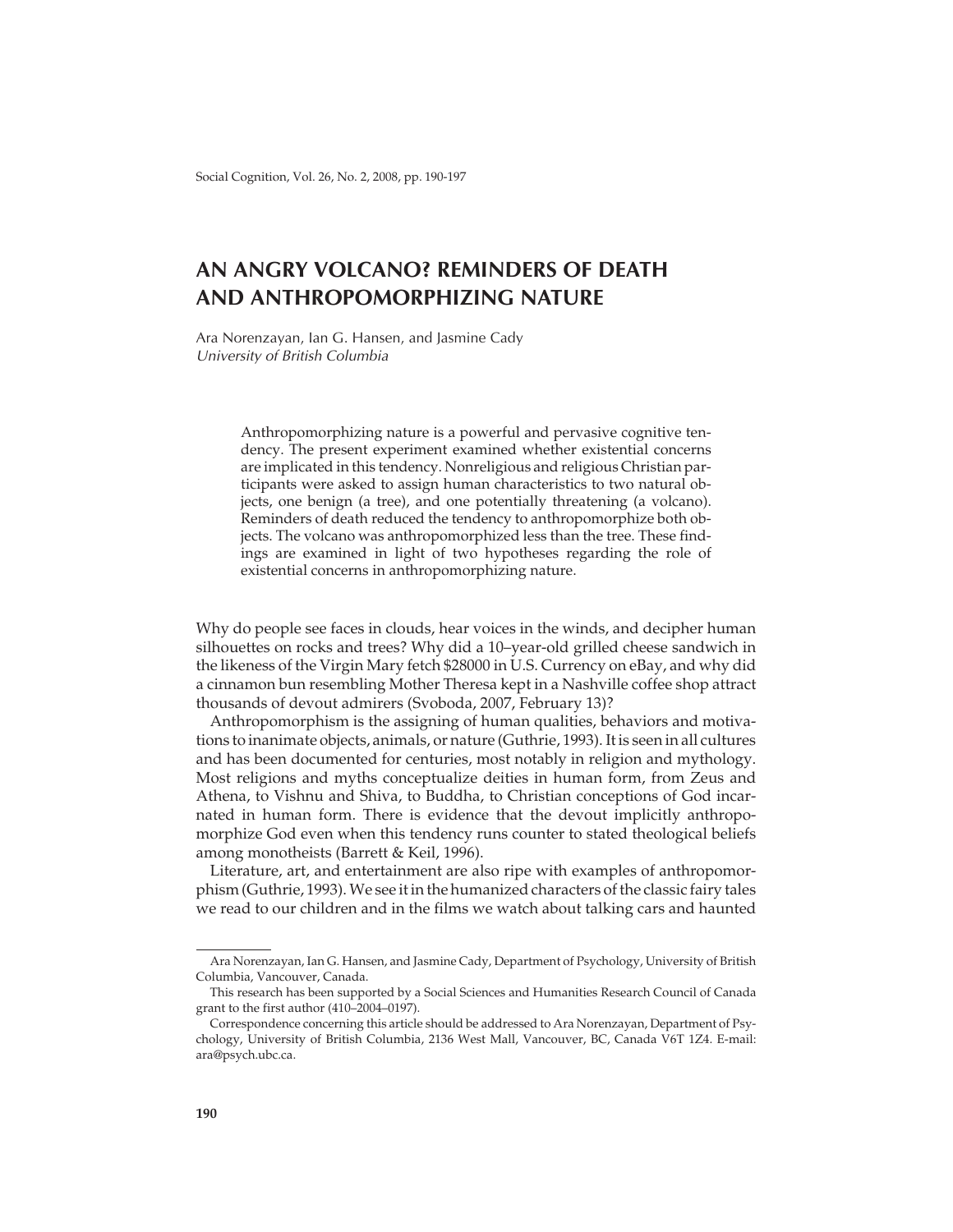#### **ANTHROPOMORPHISM AND DEATH AWARENESS 191**

houses. In everyday life we personify our pets, give names to our boats, and yell at our computers as if they can hear us. Indeed, it seems nearly impossible to make sense of the world without using an anthropomorphic framework.

Despite its cross cultural prevalence and historical endurance, relatively little is known about the psychological foundations of anthropomorphism. While debates continue about the causes and origins of anthropomorphic tendencies (for discussions, see Guthrie, 1993; Epley, Waytz, & Caccioppo, 2007) we note that these tendencies are manifested in diverse ways, such as when believers anthropomorphize supernatural agents, or when observers perceive human features in ambiguous stimuli, or when natural scenes are assigned human characteristics. In the current research, we examine this latter manifestation—the tendency to explicitly assign psychological human qualities (such as consciousness and complex social emotions) to unambiguous natural kinds and objects, such as mountains, trees, and lakes.

## **RELIGIOUS CULTURE AND ANTHROPOMORPHIZING NATURE**

Anthropomorphic tendencies play a central role in the religious beliefs of many indigenous cultures; for example, among the Itza Maya in Guatemala in southern Mexico (Atran et al., 1999). In these cultures characterized by animistic beliefs, the world is infused with humanlike characteristics. However, a major strain in Abrahamic religions (Christianity, Islam, and Judaism), has been to view nature as a realm separate from humans. It may follow from this that in Western religious cultures people have negative associations with nature and view nature and wilderness as a source of uncertainty and threat. Consistent with this idea, in a series of studies, Koole and Van den Berg (2005) examined such associations among Dutch participants and found that wilderness was associated with death, and not surprisingly, heightened awareness of death led to more negative evaluations of wilderness. It follows from this line of reasoning that mortality awareness may inhibit the attribution of human qualities to nature among religious groups influenced by monotheism such as Canadian Christians, but not among the nonreligious, particularly for threat–inducing natural objects such as a volcano.

## **TERROR MANAGEMENT AND ANTHROPOMORPHIZING NATURE**

Terror Management Theory (TMT) may offer an alternative set of ideas regarding the association between mortality awareness and anthropomorphizing nature. TMT posits that we are motivated by a fear of death to construct meaningful cultural worldviews and maintain self–esteem. We create cultural structures that impart our lives with purpose and self–importance and which ultimately function to assuage death anxiety (Greenberg, Solomon, & Pyszczynski, 1997; Solomon, Greenberg, Schimel, Arndt, & Pyszczynski, 2004). While it is clear that humankind will never be able to escape physical death, we can evade death symbolically by becoming meaningful players in our cultural systems. If cultural worldview maintenance and self–esteem are effective buffers against death anxiety, then reminding people of death should strengthen both the desire to cling to their cultural values and the desire to live up to the standards of these values (i.e., self–esteem). An abundance of empirical studies support these hypotheses. Among other findings, mortality salience has been shown to lead to more positive evaluations of in–group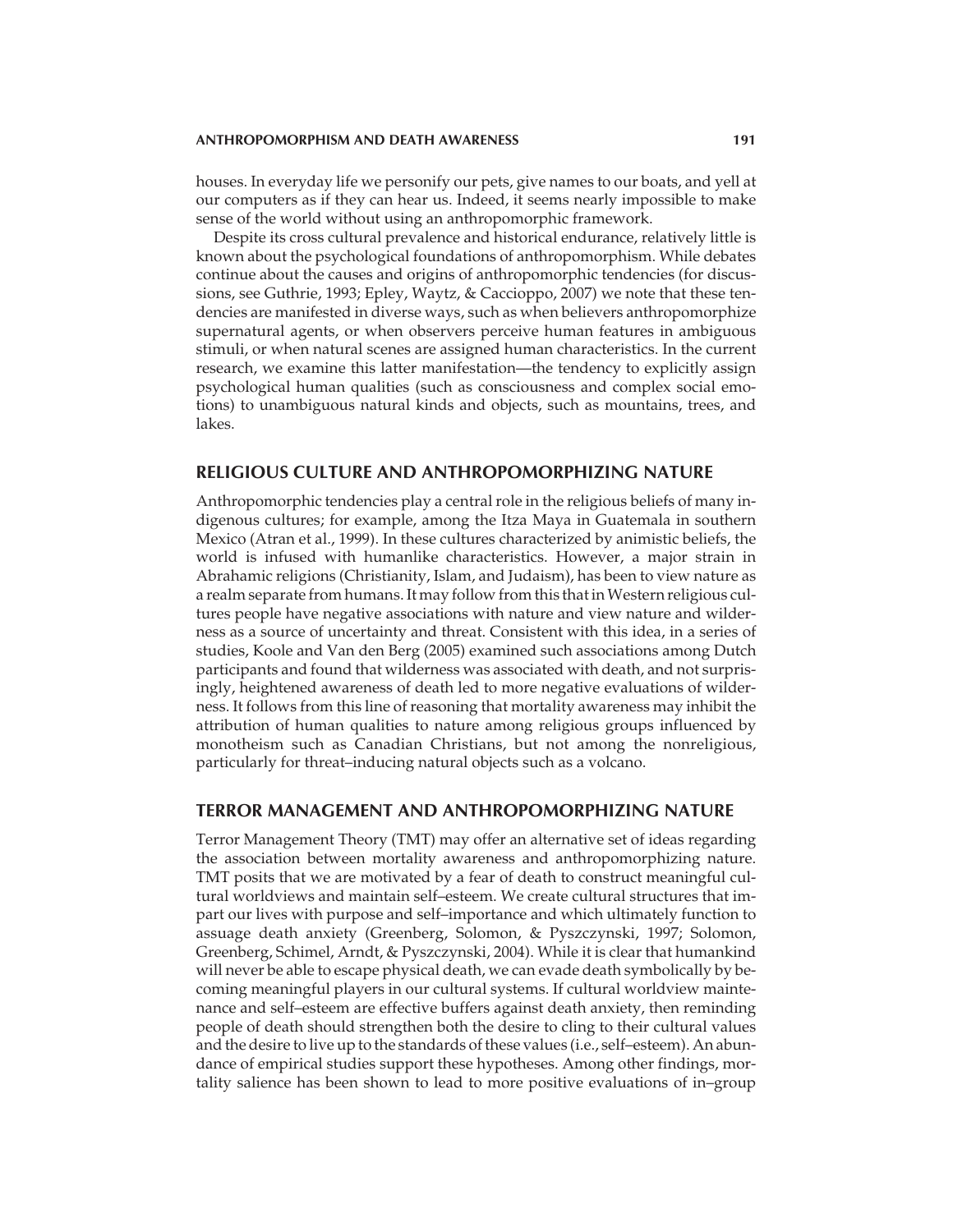members and more negative evaluations of out–group members, as well as more hesitancy to violate cultural norms (Greenberg et al., 1997). Moreover, religious beliefs can also relieve death anxiety, above and beyond cultural worldview defense. Specifically, belief in supernatural agents (Norenzayan & Hansen, 2006), and belief in literal immortality play a defensive role against mortality awareness (Dechesne et al., 2003).

Of particular relevance to this research, existential threats may encourage the psychological separation between the human and non–human realms, and as a result reduce anthropomorphic attributions to nature. According to Becker (1973), cultural worldviews allow humans to rise above nature (and its associated mortality). However, there is a disquieting dilemma: while our cultural constructs serve to symbolically position humankind at the top of the nature hierarchy, our corporeal identities constantly remind us of our similarity to animals. If we are merely animals then we, too, are at the mercy of our finite bodies. An abundance of empirical studies support the hypothesis that humans engage in culturally valued meaning making behaviors as a means of elevating themselves above animals and mitigating death anxiety (Goldenberg, Pyszczynski, Greenberg, & Solomon, 2000). Participants reminded of their mortality significantly favored an essay arguing for the uniqueness of humans over an essay arguing that humans are similar to animals (Goldenberg et al., 2001); reacted with intensified disgust on both body product and animal subscales of a disgust measure (Goldenberg et al., 2001); and downplayed the physical aspects of human sexuality (Goldenberg et al., 2000). It follows from these findings that death–aware participants would be motivated to reassert the divide between humanity and nature. One way to accomplish this is to anthropomorphize nature less, regardless of whether the natural object is threatening or benign.

We conducted an exploratory study to examine the effect of mortality salience on anthropomorphizing nature. In particular, we investigated the effect of mortality awareness on the tendency to assign human qualities such as consciousness, wisdom, and anger to inanimate natural kinds such as a tree (a benign natural object) and a volcano (a threatening natural object). We also examined whether this effect generalizes to people of varying degrees of religiosity (nonreligious participants and religious Christians). In the Discussion section, we evaluate the findings in light of the above–mentioned hypotheses regarding the relation of existential concerns to anthropomorphizing nature, specifically: (a) the religious culture hypothesis, and the (b) human–non–human divide hypothesis.

## **METHOD**

### PARTICIPANTS

Participants included in the analyses were 109 students (71 women) from the University of British Columbia who received class credit in introductory psychology. Of those, 52 participants identified themselves as Christians (Catholic, Protestant, or Orthodox) and 58 as nonreligious, agnostic, or atheist. Eight participants who did not identify their religious orientation were excluded from analyses. Non–Christian religious participants were not included in this study.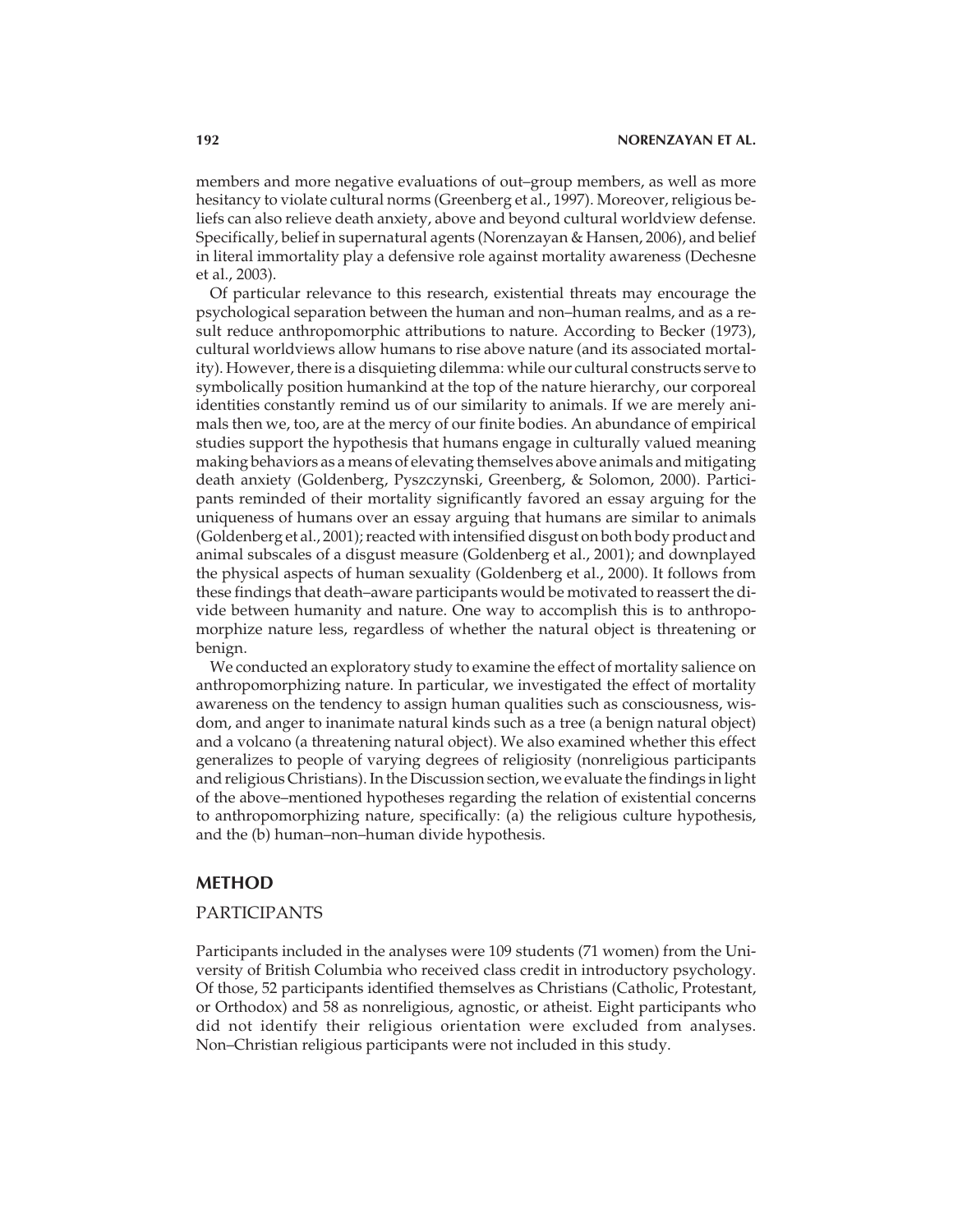#### **ANTHROPOMORPHISM AND DEATH AWARENESS 193**

## MATERIALS AND PROCEDURE

The study was presented to participants as two separate studies: Narrative Style and Emotional Impact; and Perceptions of Natural Scenes. Before exposure to the priming, participants specified their religious denomination and religious identification. To reduce suspicion, the pretest measures of religious affiliation and identification were embedded in a demographics questionnaire which asked for several demographic variables and identification with each. Specifically, participants wrote down their sex, nationality, religion, etc., and then rated on a 1 to 9 scale how important these categories were to their identity. Participants then were randomly assigned to a death prime, a dental pain control prime, or a control condition which did not receive a prime. In the mortality salience condition, participants responded to the open–ended questions: "In the space below, write a paragraph about what will happen to you when you die. Write in some detail about the feelings that the thought of your own dying arouse in you." In the dental pain condition, participants responded to the open–ended questions: "In the space below, write a paragraph about a visit to the dentist where you experience great pain due to a failure of the anesthetic. Write in some detail about the feelings that the thoughts of your dental pain arouse in you." Participants in the death and dental groups then filled out the PANAS, followed by a short distracter task. Participants in the control condition were not given any writing task, and due to an oversight, did not complete the PANAS. The dependent variables were presented as a separate questionnaire where participants were shown photographs (counter balanced) of both a volcano and a tree. All participants were asked to rate 12 different adjectives for each photograph on a 1–9 scale for how much they applied to each scene. They were told, "Rate the tree on the following adjectives, on the following 1–9 scale. Write down a number next to each adjective. Go with your first impressions." For each photograph, anthropomorphic adjectives were embedded among nonanthropomorphic adjectives. The combined anthropomorphism measure was based on the following items from the list of adjectives, for volcano: angry, conscious, and malicious ( $\alpha$  = .63), for tree: wise, self-confident and mindful  $(\alpha = .72)$ . Nonanthropomorphic adjectives included items such as tall, smoky, hot, and calm. On the final page of the package, subjects filled out a questionnaire measuring belief in supernatural agents and phenomena. Specifically, participants rated their agreement (on a 1–9 likert scale) with the following statements: God/A Higher Power exists; spirits of dead people exist; telepathy (the ability to read minds exist in some people); a person's thoughts can influence the movement of physical objects (telekinesis); angels (benevolent supernatural createures) exist; demons (evil supernatural creatures) exist. After completing the study, participants were given a course credit slip and a full debriefing form.

#### RESULTS

*Mortality Salience Effects on Anthropomorphism.* We conducted a mixed factorial ANOVA: experimental condition  $(3:$  mortality salience, control, control–pain)  $\times$  religion (nonreligious, Christian) × stimulus type (within–group: tree, volcano). Two significant main effects emerged, one for experimental condition, *F*(2, 102) = 4.28, *p*  $= .02$ , and one for stimulus type,  $F(1, 102) = 22.53$ ,  $p = .0001$ . Planned contrasts between the death condition and the combined control conditions indicated that an-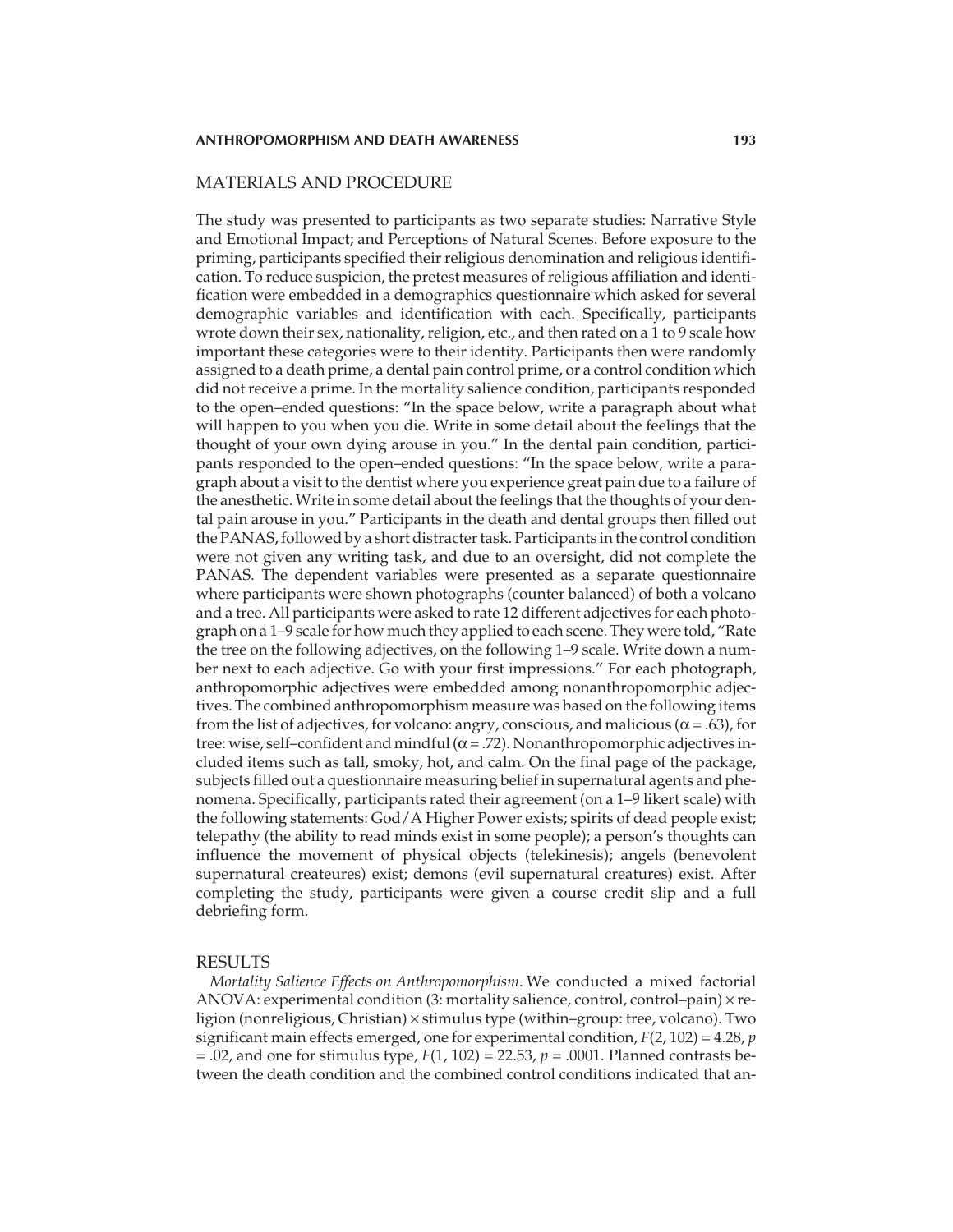

FIGURE 1. Anthropomorphic attributions to a tree as a function of mortality salience and participants' religious affiliation

thropomorphic attributions were lower when death awareness was salient, *t*(105) = 2.97, *p* = .004, for tree (Figure 1), and *t*(105) = 1.85, *p* = .07 for volcano (Figure 2). Overall, the tree  $(M = 4.89)$  was anthropomorphized more than the volcano  $(M =$ 4.16). There were no other significant main effects or interactions. The three experimental groups did not differ in the nonanthropomorphic traits, neither did the mortality salience and dental pain conditions differ in the composite positive or negative affect PANAS subscales.

*Correlations Between Anthropomorphism and Supernatural Beliefs.* Exploratory analyses were conducted to investigate whether anthropomorphizing nature correlated with supernatural beliefs. There were significant correlations between anthropomorphism and belief in telepathy *r*(108) = .26, *p* = .007 (tree), and *r*(108) = .26, *p* = .007 (volcano), as well as telekinesis *r*(108) = .24 (tree), and *r*(108) = .24, *p* = .01 (volcano). There were no significant correlations between anthropomorphism and belief in culturally familiar supernatural agents such as God, angels, and demons. Interestingly, anthropomorphism was negatively correlated with identification with one's religion among Christian participants for the tree,*r*(51) = –.27, *p* = .05, but not for the volcano,  $r(51) = -0.08$ ,  $p = ns$ . For nonreligious participants, neither correlation was statistically significant.

## **DISCUSSION**

Two clear findings emerged. First, we found that death awareness reduced the tendency to assign human traits to natural objects, both benign (tree) as well as potentially threatening ones (volcano). Moreover, this effect did not interact with religious background. Second, the threatening natural object was less likely to be assigned human traits than the benign one. We discuss the implications of each finding for explanations of anthropomorphizing nature.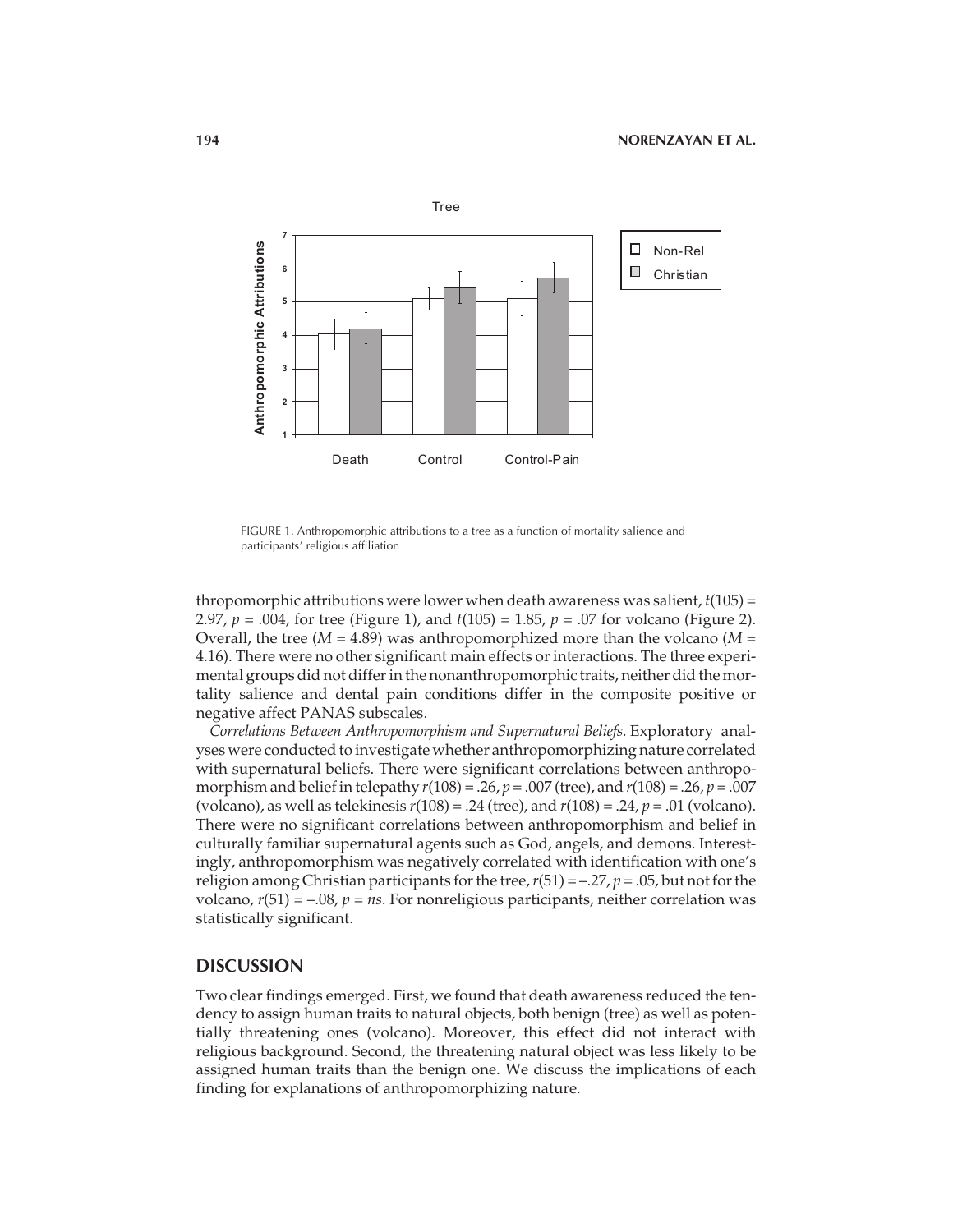

FIGURE 2. Anthropomorphic attributions to a volcano as a function of mortality salience and participants' religious affiliation

What could account for the suppression of anthropomorphic attributions under mortality salience? According to the *human–non–human divide account*, death awareness increases the motivation to distance ourselves from our mortal bodies and any related associations with the natural world (Goldenberg et al., 2000). Therefore, imbuing nature with human characteristics should be reduced under mortality salience. If Becker (1973) and Terror Management Theorists are correct, the downplaying similarities between humanity and nature and accentuating human uniqueness should lead to lower levels of anthropomorphism towards nature, and this effect should occur for both nonreligious and religious Christians alike, and for both benign and threatening natural objects. The data largely supported this account.

According to the *religious culture* account, participants exposed to an Abrahamic religious culture associate nature with threat and uncertainty, and are unwilling to attribute humanlike traits to natural objects, in particular threatening ones. Therefore, reminders of death should suppress anthropomorphic attributions to nature more for monotheists (such as Christians) than for the nonreligious, and this effect should be particularly pronounced for the threatening natural object, that is the volcano. This account was apparently not supported by the data, since the effect emerged for both stimuli and it did not interact with religious affiliation. Although Abrahamic beliefs (God, angels, demons) may be theologically inconsistent with anthropomorphizing nature, the finding that anthropomorphic attributions were unrelated to such beliefs indicates that in practice these beliefs and anthropomorphic tendencies are not mutually exclusive—they are simply unrelated phenomena. We did find that for Christians, stronger identification with religion was associated with less anthropomorphic attributions, but only with regard to the tree. This provides some evidence that Abrahamic beliefs are inconsistent with anthropomorphizing natural objects, although the lack of a similar pattern for the volcano remains problematic for the religious culture account. Nevertheless, the religious culture account may still be a compelling hypothesis that can be tested in the future, requiring broader cross cultural samples that go beyond comparison of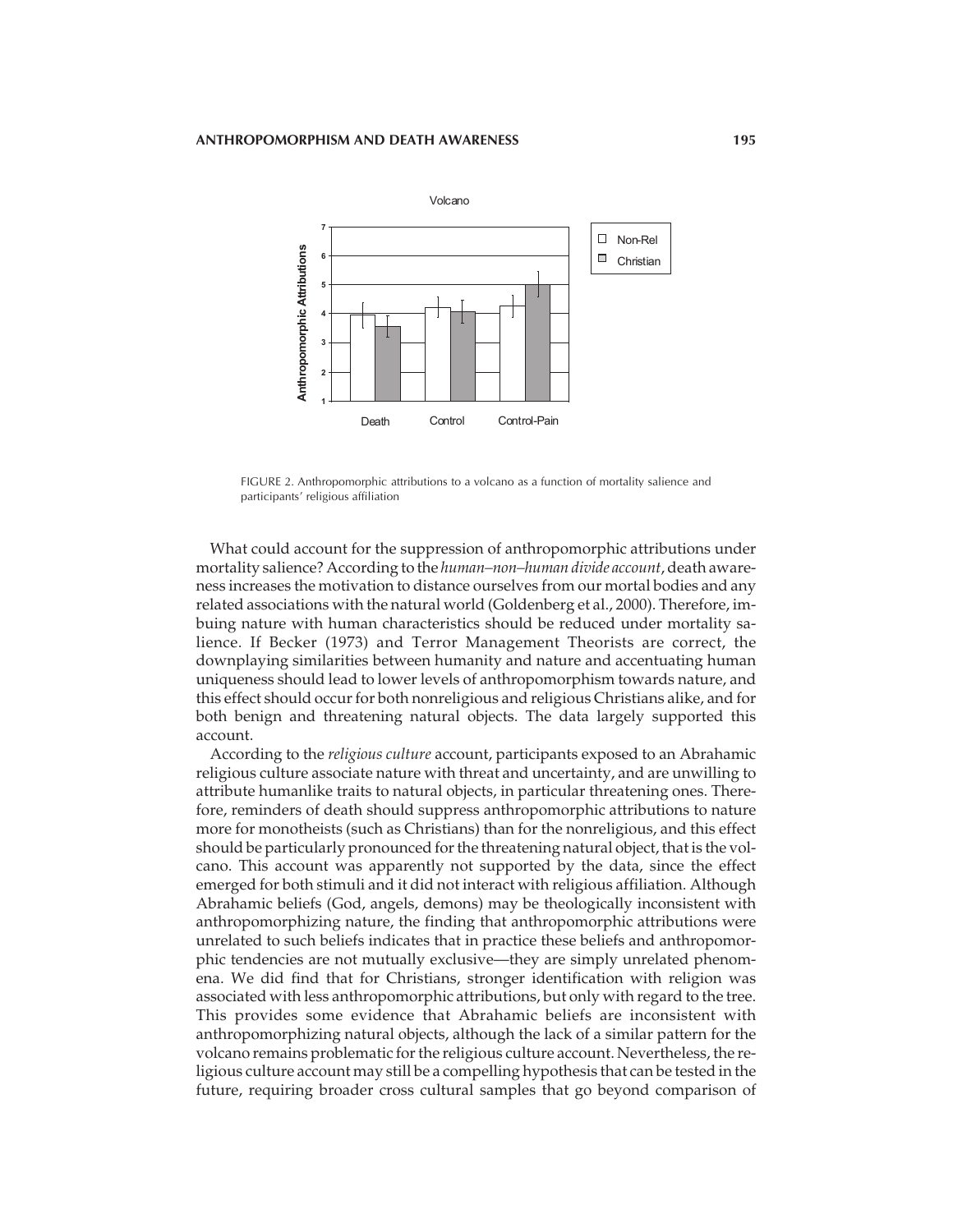Christians and the nonreligious. An important limitation of this study was that, even the nonreligious participants have been exposed to the Western monotheistic cultural context. A comparison group of nonwestern participants, particularly from aboriginal cultures who espouse animistic beliefs, may provide a more convincing test for the religious culture account. We consider this possibility next.

## ANTHROPOMORPHIZING NATURE ACROSS CULTURES

If severing the ties between humans and nature is necessary in order to achieve existential solace, where does it leave the cultures that may not draw such a sharp distinctions? In cultures (such as aboriginal cultures in Mesoamerica, Africa, and Australia) where distinctions between nature and humans are not so rigorously defined, nature is infused with supernatural power and great spiritual value. Trees, mountains, rivers, and animals are revered and conceptualized in agentic terms rather than on the basis of their physical utility or material properties (Guthrie, 1993). Within these cultural worldviews, sources in nature do not necessarily have the same threatening connotations that they seem to carry in the Western world. This is not to say that nonwestern "nature loving" cultures do not experience the same existential conflicts, but that their methods of quelling mortality fears may be culturally tailored to suit their specific worldviews, a possibility that remains open for further research.

Although there was no independent effect of religion on anthropomorphizing there was a significant positive correlation between anthropomorphizing nature and belief in supernatural phenomena that are not widely accepted in Western Abrahamic traditions. Perhaps under mortality salience, individuals in animistic cultures would be *more*likely to anthropomorphize nature. More cross–cultural research is needed to draw firm conclusions about whether mortality salience suppresses anthropomorphism irrespective of cultural context.

Finally, the volcano was anthropomorphized less than the tree. One interpretation of this finding is that potentially threatening natural objects are anthropomorphized less than benign ones. Another possibility is that volcanoes, as nonliving things, are farther from humans in ontological distance than living trees, and as a result less likely to be assigned human characteristics. Conclusions regarding this finding are limited to the fact that only two stimuli were used which vary on a variety of dimensions. A broader set of natural objects which vary systematically on a variety of psychologically relevant dimensions is needed to reach firm conclusions about the role of valence and ontological distance in anthropomorphizing nature.

#### **REFERENCES**

- Atran, S., Medin, D., Ross, E., Lynch, E., Coley, J., Ucan Ek', E. & Vapnarsky, V. (1999). in the Maya Lowlands. *Proceedings of the National Academy of Sciences U.S.A., 96*, 7598–7603.
- Atran, S., & Norenzayan, A. (2004). Religion's Becker, E. (1973). *The denial of death*. New York, evolutionary landscape: Cognition, com-

mitment, compassion, communion*. Behavioral and Brain Sciences*, *27*, 713–770.

- Folkecology and commons management Barrett, J., & Keil, F. (1996). Conceptualizing a nonnatural entity: Anthropomorphism in God concepts. *Cognitive Psychology, 31*, 219–247.
	- NY: The Free Press.